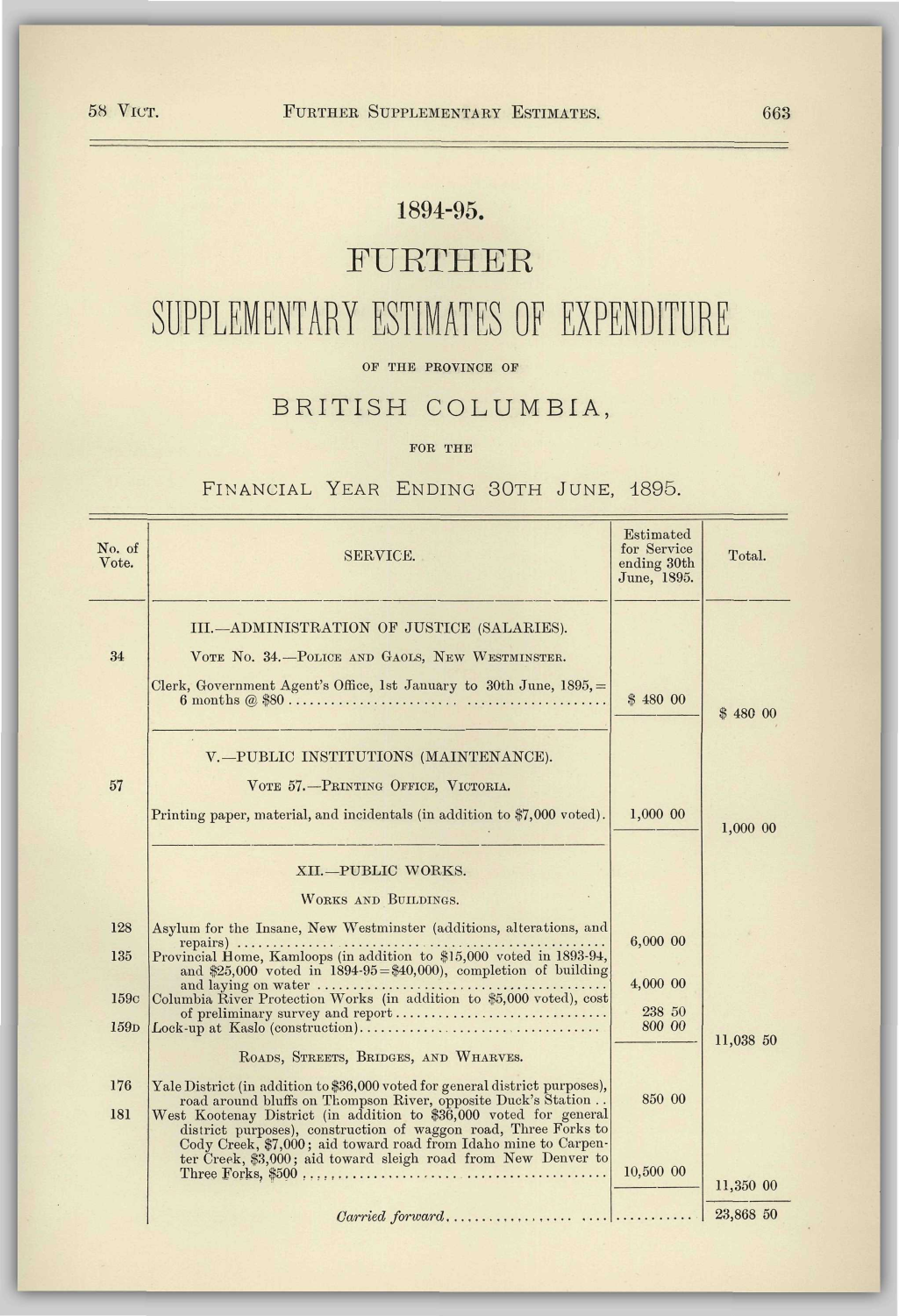## 664 FURTHER SUPPLEMENTARY ESTIMATES. 1895

| No. of<br>Vote.   | SERVICE.                                                                                                                                                                                                   | Estimated<br>for Service<br>ending 30th<br>June, 1895. | Total.                  |
|-------------------|------------------------------------------------------------------------------------------------------------------------------------------------------------------------------------------------------------|--------------------------------------------------------|-------------------------|
|                   | $Brought\ forward\ \dots \dots \dots \dots \dots \dots \dots \dots \dots \dots \dots \$<br>XIII.-MISCELLANEOUS.                                                                                            |                                                        |                         |
| 239<br>247<br>248 | Board of Horticulture, travelling expenses, &c. (additional to \$600)<br>VOTE NO. 248.-IMMIGRATION.                                                                                                        | $\mathcal{L}$<br>900 00<br>5,000 00                    |                         |
|                   | London Office, extra allowance for office expenses, &c., for the half-<br>year to 31st December, 1894, £109 2s. 7d., including exchange to<br>Salary of Agent-General, from 1st January to 30th June, 1895 | 536 91<br>2,000 00                                     | 8,436 91<br>\$32,305 41 |

VICTORIA, B. C. : Printed by RICHARD WOLFENDEN, Printer to the Queen's Most Excellent Majesty 1895.